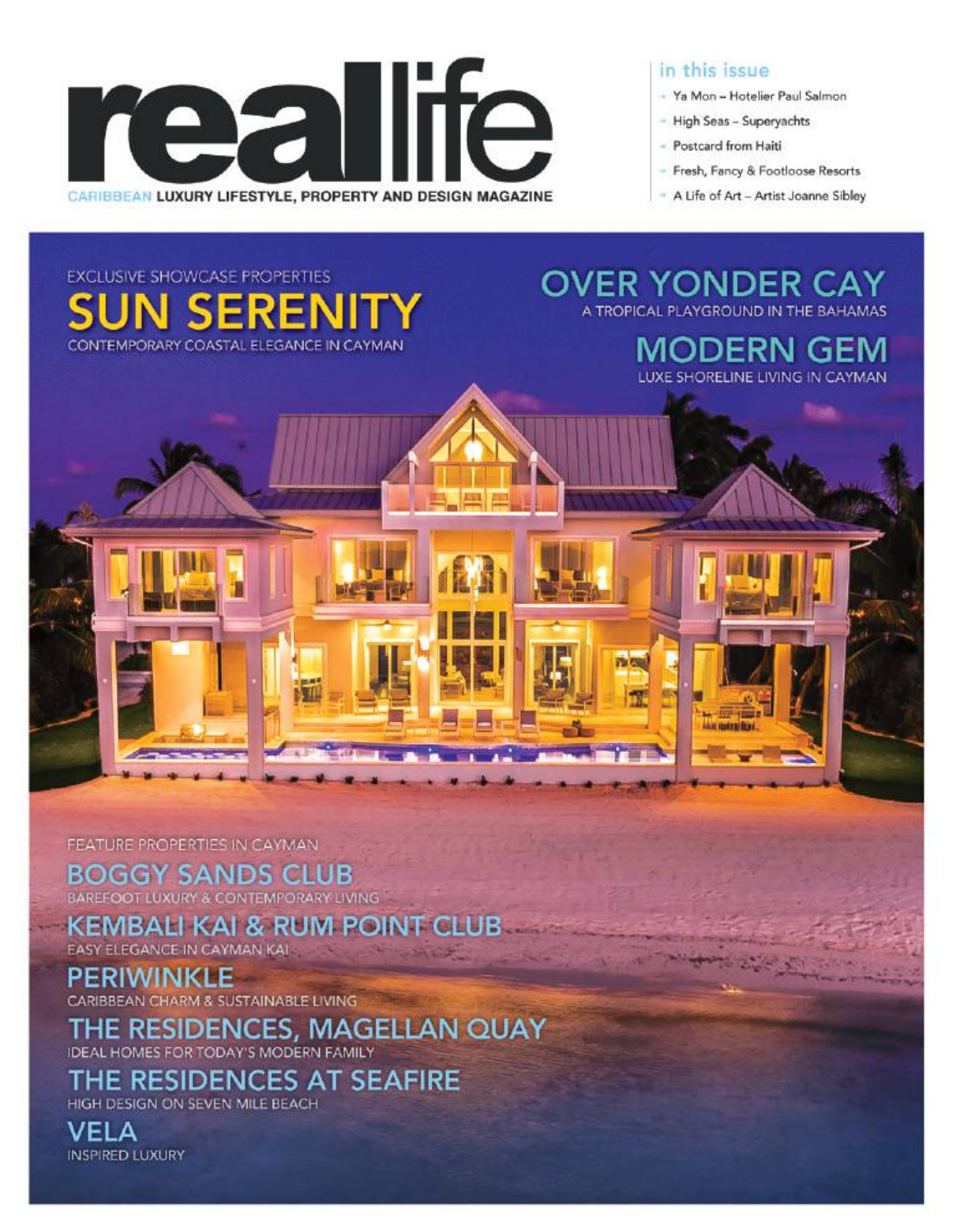The South Sound of Grand Cayman boasts a diverse landscape<br>of Caribbean Sea, wild mangrove, beautiful homes and hidden<br>beaches. Nestled along this spectacular landscape is a modern<br>computer behavior to be beat of index (su of Caribbean Sea, wild mangrove, beautiful homes and hidden beaches. Nestled along this spectacular landscape is a modern gem that brings the best of indoor/outdoor living to life. After being in the Cayman Islands on-and-off for 15 years, the

owners, first-time builders, decided they were ready to construct their dream home. All they knew was that it had to be on the water and in  $\frac{1}{2}$ South Sound; so began their search. Not long after they fell in love with a piece of land; planning for their South Sound oasis began. Because they had never built before and were on a fairly tight

42 |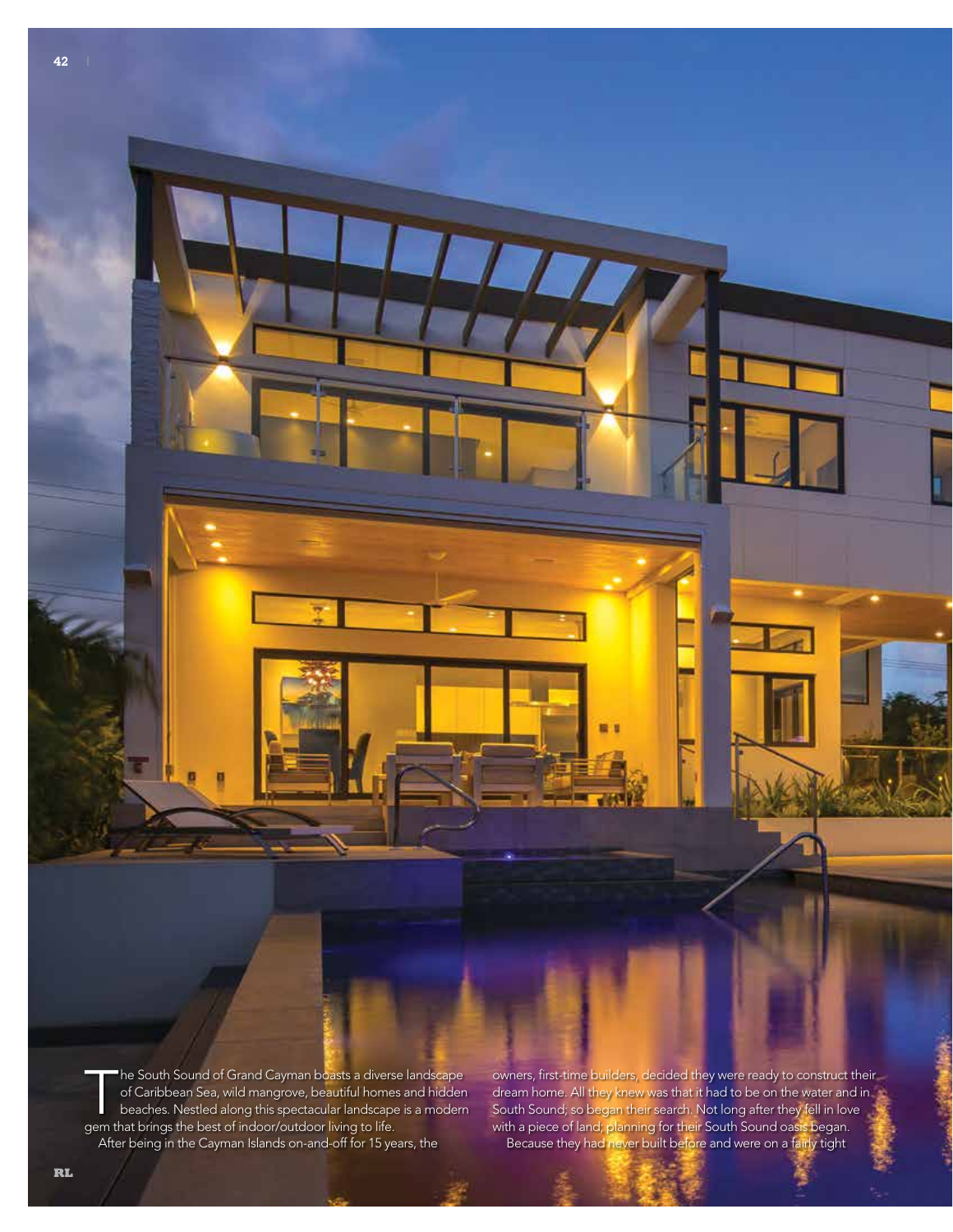## MODERN GE **in South Sound**

*Words by Vanessa Hansen Photography by Ricardo Mejia www.rmstudiocorp.com & Martyn Poyner www.poynor.co.uk*

timeline, they chose the expertise and comfort of a design-build approach offered by The Phoenix Group. Mike Stroh of Trio Design as selected as the architect to lead them through the process. Before starting the design, Stroh had the couple create 'idea books' and spent much time discussing how they planned to use their home. The couple felt the outdoor space was just as important as the indoor space; they wanted 'open flow' in the main living area for entertaining; and a guest room that gave visitors privacy. The result is a 3,500 square-foot modern style house with clean lines and unique architectural features all complemented by lush tropical landscaping.

| 43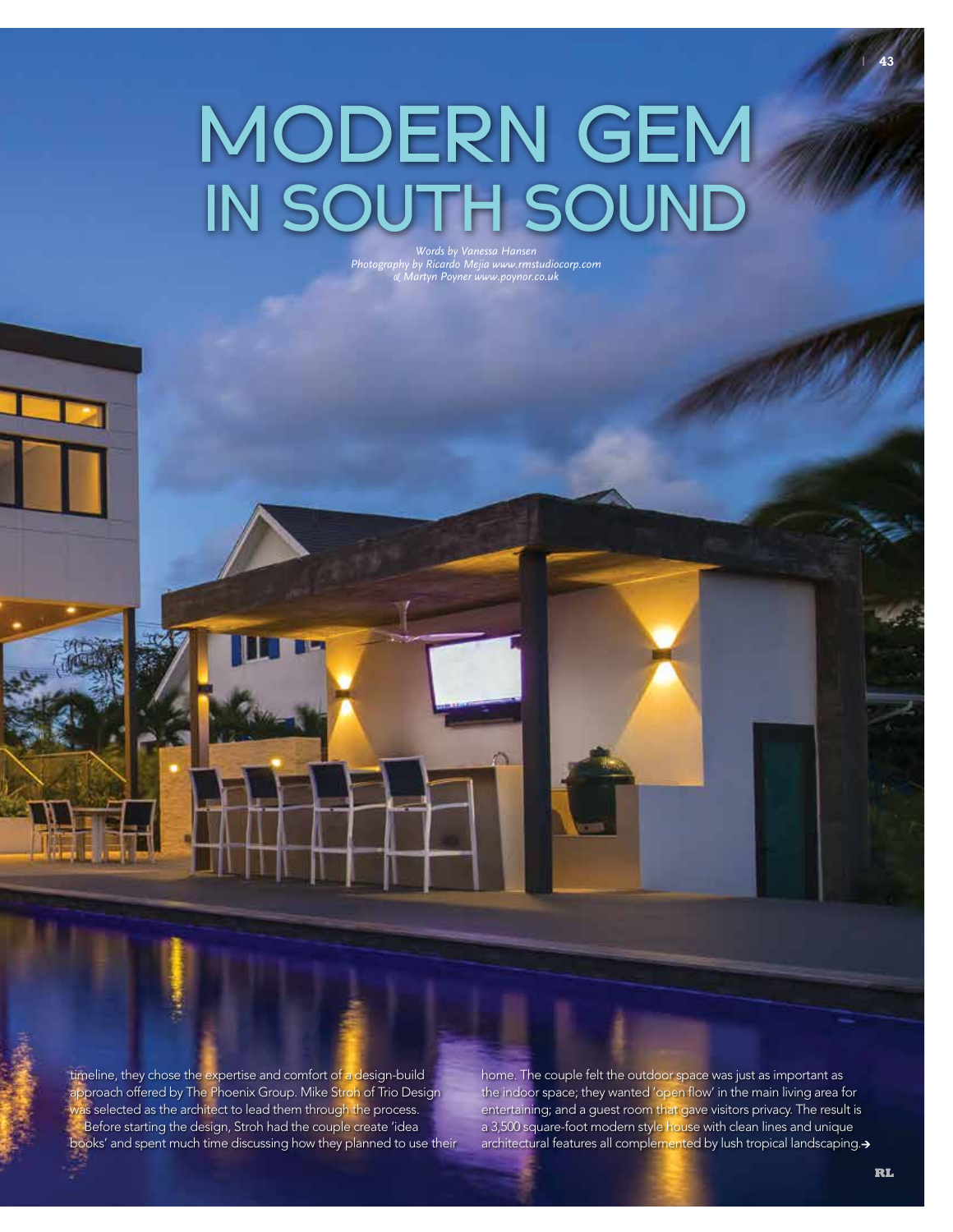

Guests enter through a front gate that opens into a colourful courtyard where the profile of the interior staircase becomes part of the exterior design. Just one of many unique features they credit Stroh with conceptualizing. Passing a Zen garden to the left, a short ascension leads either to the backyard or to the main double glass door entry where the living room opens to the kitchen and dining room.

Incorporated into the kitchen is a stunning glassed-in wine cabinet and bar service with blinds that can be raised, letting sunlight pour in from behind.

Ensuring warmth was not sacrificed for the modern style of the home, exposed wood elements from the patio ceiling to the lower kitchen cabinets are incorporated throughout. These touches provide texture and a softening of the aesthetic. The living room's long, high rectangular windows that frame the cerulean sea outside act as both a design element and a source of natural light without compromising privacy.



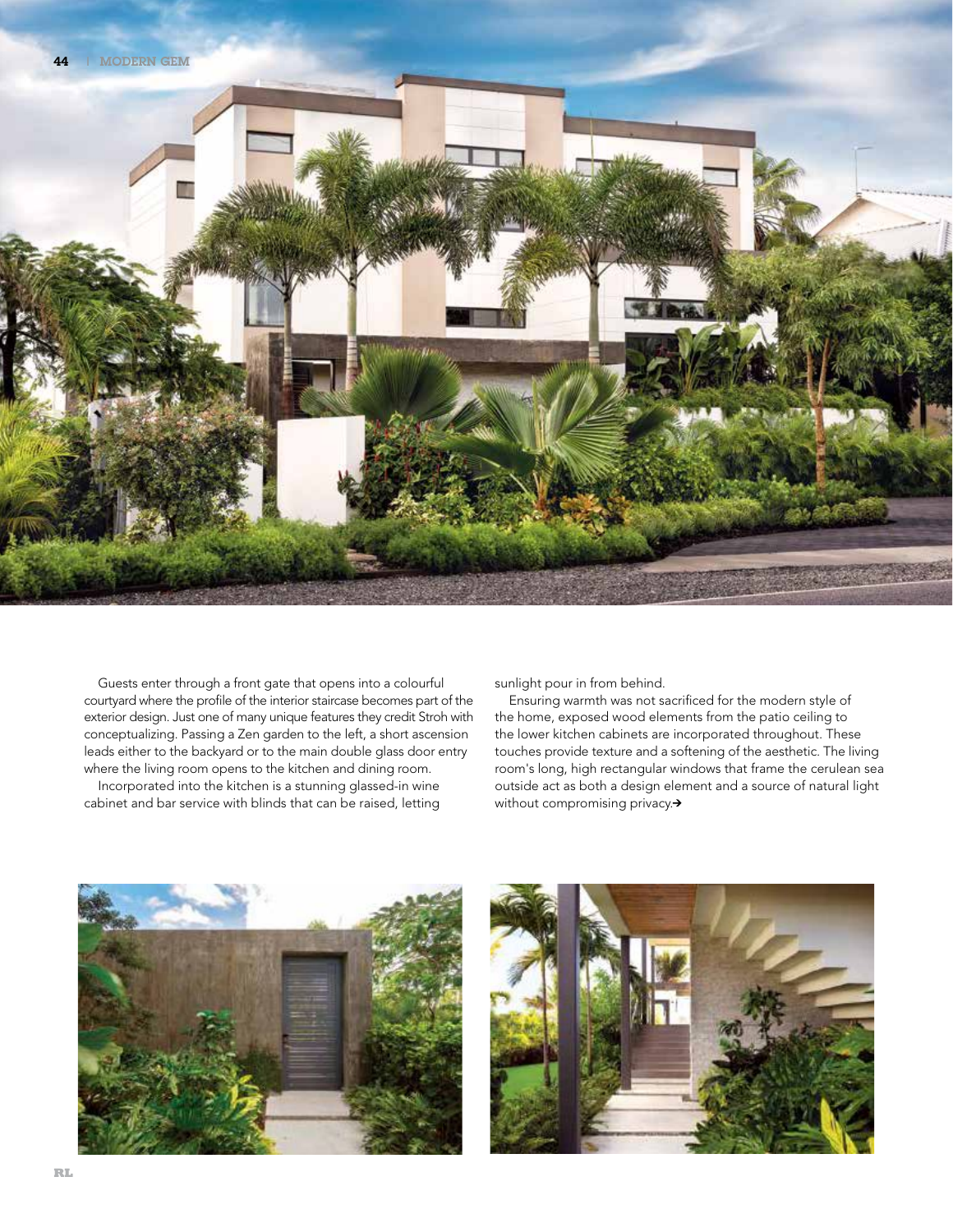

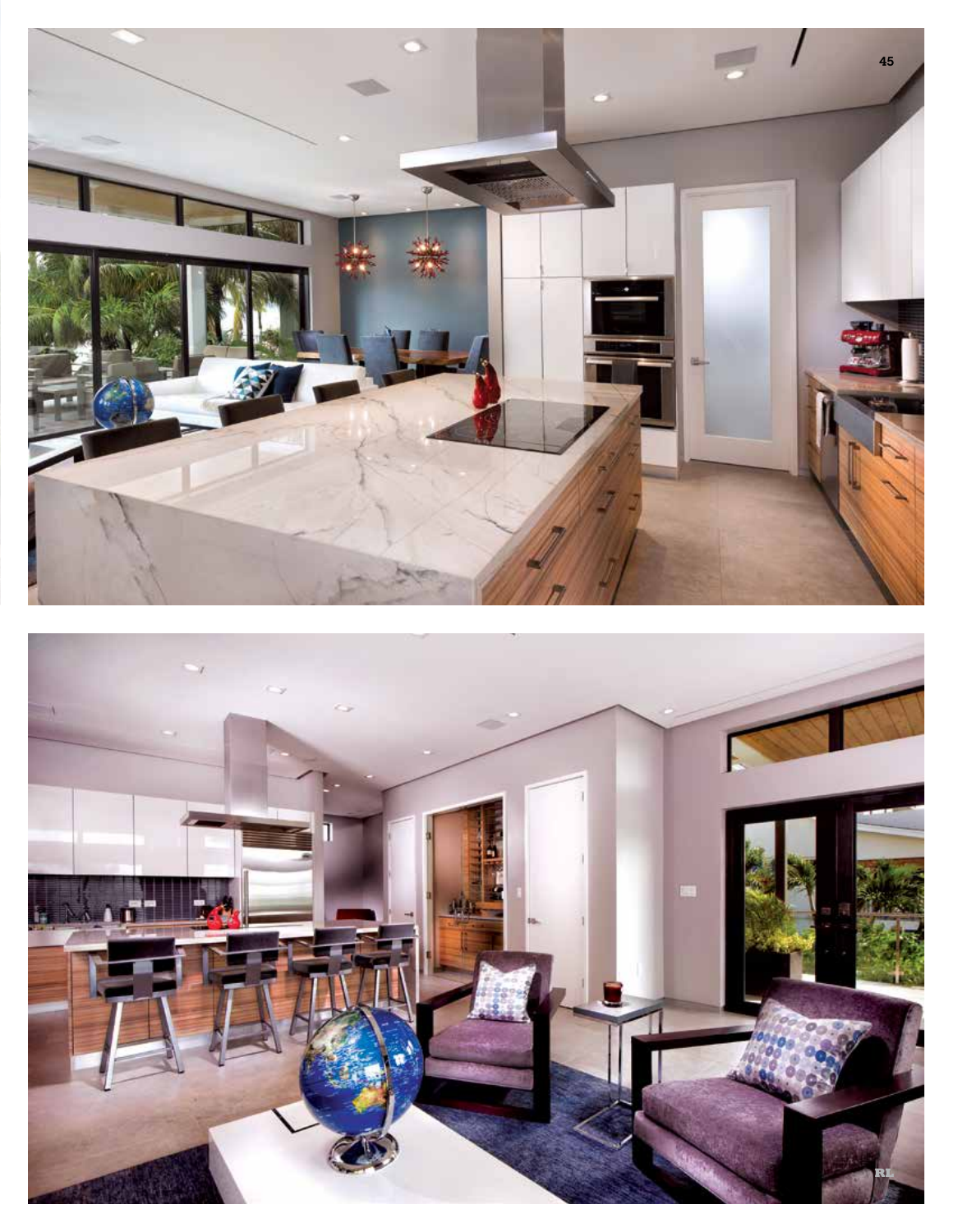



To provide visitors with a space of their own, an airy guest suite is tucked away on the main floor. The room connects to a deluxe bathroom complete with a walk-in shower featuring floor-to-ceiling deep blue tiles and a glass wall hidden from the outside by an over-sized raised tropical planter, making it appear that one is bathing in the jungle. Again, a feature suggested by the architect.